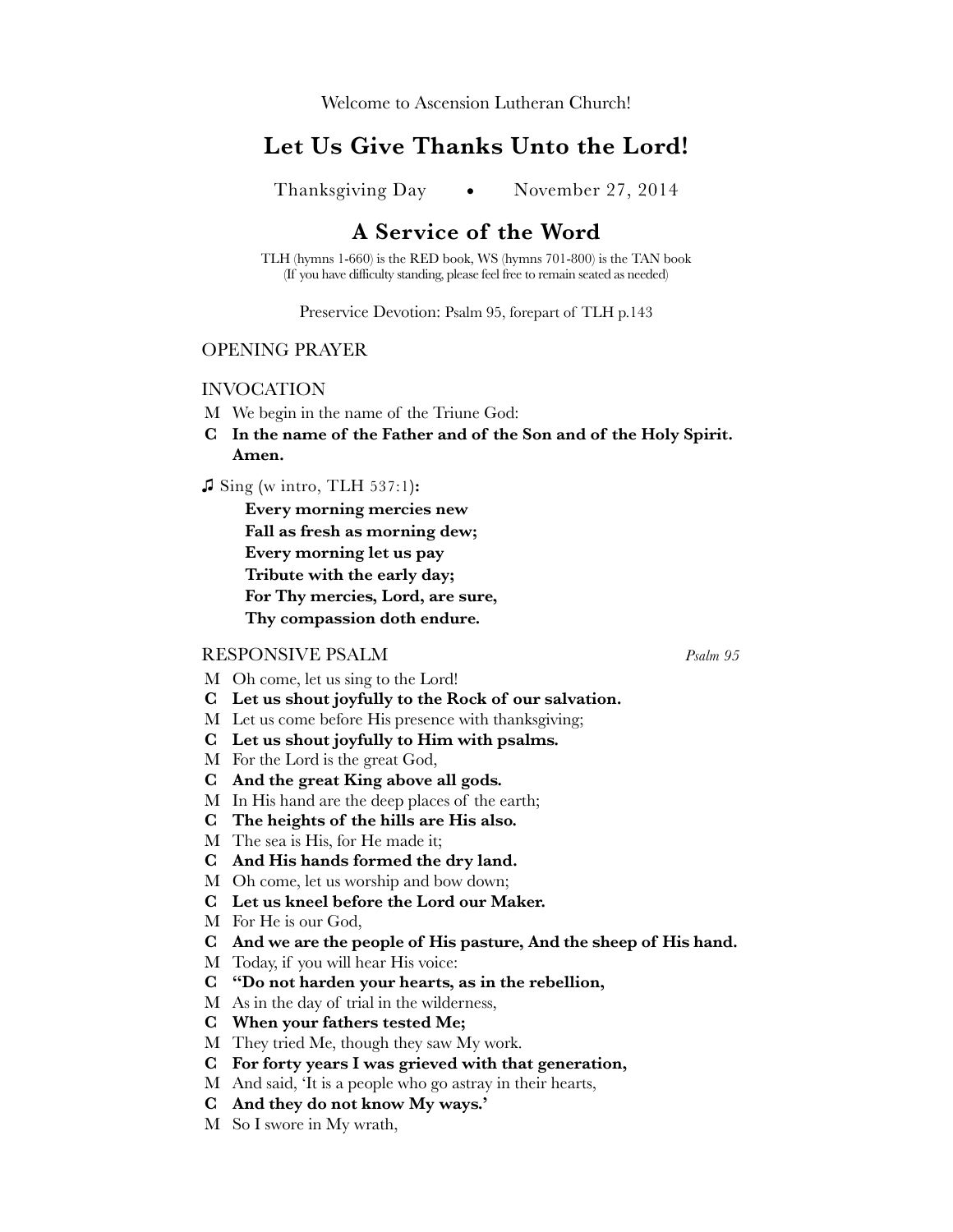**C 'They shall not enter My rest.' "**

**♫** Sing **(**w intro, TLH 537:2**):**

**Still the greatness of Thy love Daily doth our sins remove; Daily, far as east from west, Lifts the burden from the breast; Gives unbought to those who pray Strength to stand in evil day.**

> Psalm 24 The earth is the Lord's, and all its fullness, The world and those who dwell therein.

# **THANKS FOR SHARING**

1. The Fullness of Creation

#### PRAYER

M O LORD God almighty, You indeed give daily bread without our asking, even to unbelievers, but we pray that you would teach us to realize these blessings which come from You and to receive our daily blessings with thanksgiving. Amen.

**♫** Sing **(**w intro, TLH 537:3**):**

**Let our prayers each morn prevail That these gifts may never fail; And as we confess the sin And the Tempter's power within, Feed us with the Bread of Life; Fit us for our daily strife.**

CREED OF THANKFUL HEARTS *Luther's Explanation to the First Article*

**I believe that God has created me and all creatures. He has given me my body and life, eyes, ears, and all my bodily members, my mind, and all my senses and still keeps them for me.**

**God also preserves me by richly and daily providing clothing and shoes, food and drink, house and home, spouse and children, land, animals, and all my property and all I need to support this body and life. He protects me from all danger. He guards and defends me from every evil.**

**God does all this because He is my good and gracious Father in heaven, not because of anything I have done to earn or deserve it. For all of this it is my duty to thank, praise, serve, and obey Him.**

**This is most certainly true.**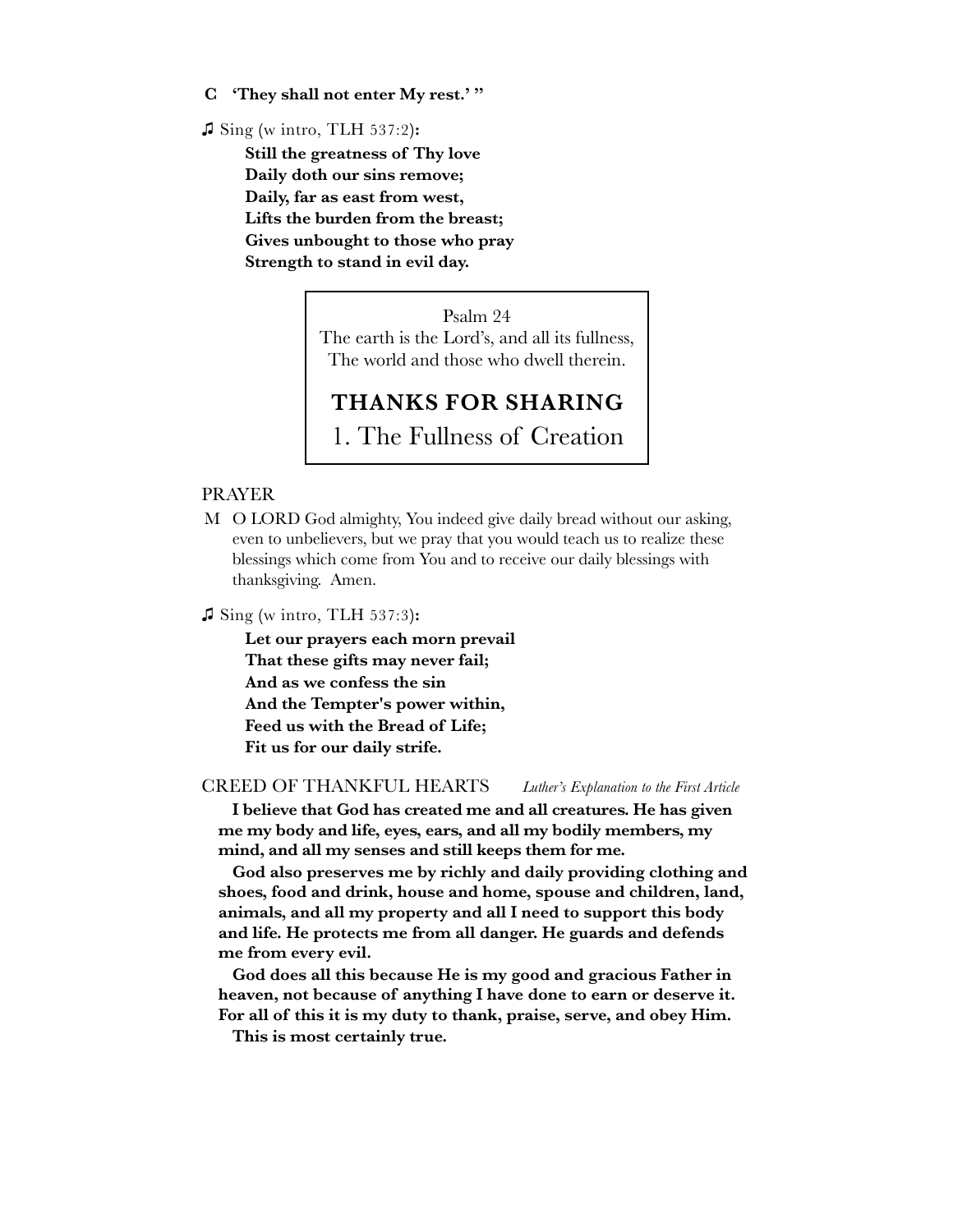Psalm 24 The earth is the Lord's, and all its fullness, The world and those who dwell therein.

# **THANKS FOR SHARING**

2. The Fullness of Redemption

# PRAYER

M O LORD God almighty, You indeed have given Your Son from heaven without our asking or deserving, so we pray that you would teach us to call upon Him in every need that our hearts might feed on Him with thanksgiving. Amen.

# RESPONSIVE PSALM *Psalm 103*

- M Bless the Lord, O my soul;
- **C And all that is within me, bless His holy name!**
- M Bless the Lord, O my soul,
- **C And forget not all His benefits:**
- M Who forgives all your iniquities,
- **C Who heals all your diseases,**
- M Who redeems your life from destruction,
- **C Who crowns you with lovingkindness and tender mercies,**
- M Who satisfies your mouth with good things,
- **C So that your youth is renewed like the eagle's.**
- M The Lord executes righteousness
- **C And justice for all who are oppressed.**

#### **♫** Sing **(**w intro, TLH 537:4**):**

**As the morning light returns,**

**As the sun with splendor burns,**

**Teach us still to turn to Thee,**

**Ever-blessed Trinity.**

**With our hands our hearts to raise**

**In unfailing prayer and praise.**

## Psalm 24

The earth is the Lord's, and all its fullness, The world and those who dwell therein.

# **THANKS FOR SHARING**

3. The Fullness of Thanksgiving

## PRAYER

M O LORD God almighty, You indeed have filled us with the riches of Your Word, so we pray that you would teach us to share Your grace in love and service toward our neighbor with thanksgiving. Amen.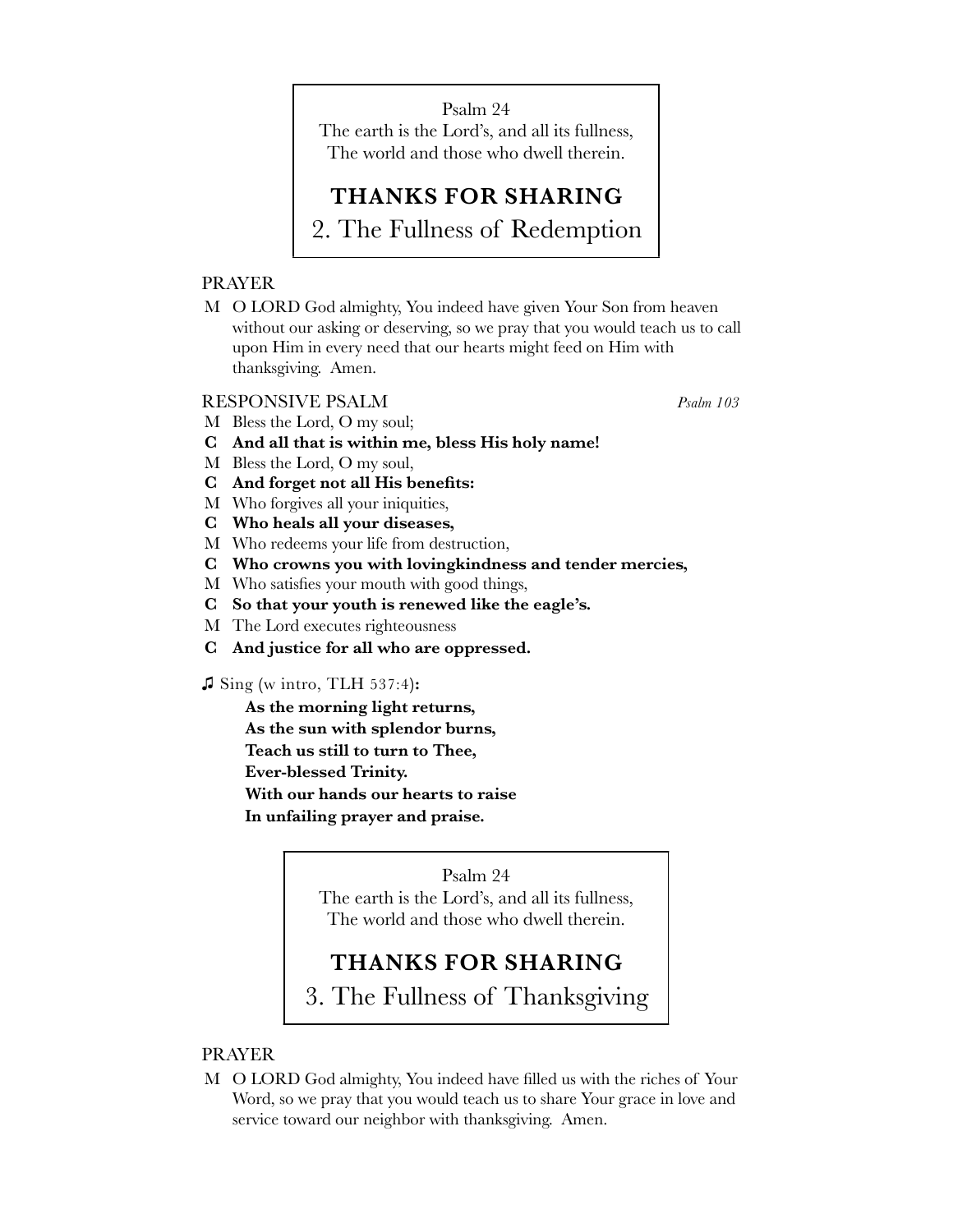#### HYMN

# GENERAL PRAYERS

O LORD, God almighty, you do indeed give us our daily bread, sustaining us with everything we need for our bodily well-being. That we would acknowledge and give thanks for these gifts, we beg You to hear us O God, **For Thy mercies still endure, ever faithful, ever sure.**

For food and drink to sustain us in this bodily life, we beg You to hear us

O God, **For Thy mercies still endure, ever faithful, ever sure.**

For clothing and shoes to keep us warm and healthy, we beg You to hear us O God, **For Thy mercies still endure, ever faithful, ever sure.**

For house and property to shelter and protect us, we beg You to hear us O God, **For Thy mercies still endure, ever faithful, ever sure**.

For animals, job, and goods to provide income and financial means, we beg You to hear us O God, **For Thy mercies still endure, ever faithful, ever sure**.

#### For godly husbands, wives, and children to represent You rightly in sacrifice and service to their families, we beg You to hear us O God, **For Thy mercies still endure, ever faithful, ever sure**.

For godly workers to provide safe and honest business markets and supply their neighbor with good things, we beg You to hear us O God, **For Thy mercies still endure, ever faithful, ever sure**.

For faithful leaders and good government to lead their people honestly, promote justice, and uphold the freedom to worship You in truth, we beg You to hear us O God, **For Thy mercies still endure, ever faithful, ever sure**.

For good weather, peace, health, and education that You would work through the various institutions in the land to serve the needs of its people according to Your will, we beg You to hear us O God, **For Thy mercies still endure, ever faithful, ever sure**.

For honor, faithful friends, and trustworthy neighbors that You would grant us to live peaceful lives with dignity and care toward those around us, we beg You to hear us O God, **For Thy mercies still endure, ever faithful, ever sure**.

For the spiritual welfare of Your people that as we feed on Your Son with thanksgiving, Your Spirit would preserve us in the true faith unto everlasting life, we beg You to hear us O God, **For Thy mercies still endure, ever faithful, ever sure**.

With thankful hearts we pray, **Our Father, who art in heaven; Hallowed be Thy name; Thy kingdom come; Thy will be done on earth as it is in heaven; Give us this day our daily bread; And forgive us our trespasses, as we forgive those who trespass against us; And lead us not into temptation; But deliver us from evil; For Thine is the kingdom and the power and the glory forever and ever. Amen.**

#### BENEDICTION

M Go in peace and serve the Lord with gladness.